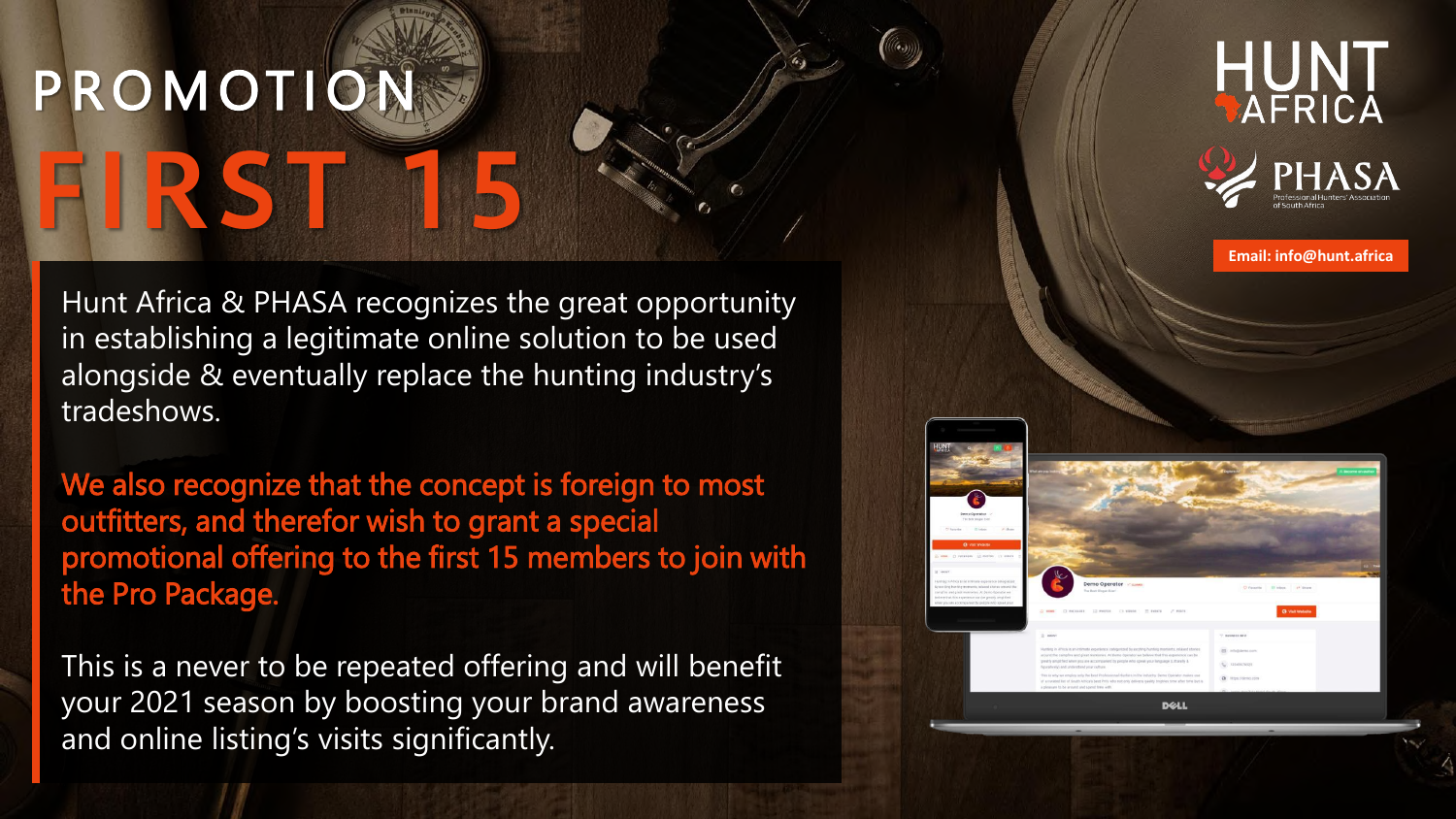## FIRST 15 PROMOTION **W H A T Y O U G E T**

| <b>Professional Package</b>                                  | <b>Normal</b>                           | <b>First 15 Members</b>                                                                               |
|--------------------------------------------------------------|-----------------------------------------|-------------------------------------------------------------------------------------------------------|
| <b>Price</b>                                                 | R3 000 pm x12                           | R3 000 pm x12                                                                                         |
| Of which is labour cost for your<br>dedicated marketing team | R1 500 pm (R18 000 per year)            | R500 pm (R6 000 per year)                                                                             |
| Of which is advertising budget<br>for your targeted ads      | R1 500 pm (R18 000 per year)            | R2 500 pm (R30 000 per year)                                                                          |
| Sidebar & homepage<br><b>promotions (Boost)</b>              | Optional Extra (Buy as needed)          | <b>FREE</b> Included for 6 months<br>(To the value of R12 000)                                        |
| <b>You Gain</b>                                              | ı                                       | R24 000 of value added for first 15 members                                                           |
| <b>Media Creation</b>                                        | Ticket system. First come, first serve. | Normal ticket system, but with priority over all<br>other accounts.                                   |
| Email                                                        | Access to email campaigns for deals     | Full normal access, but with company logo added<br>to email footer for additional exposure (6 months) |

With this promotional offering, the first 15 members to join Hunt Africa makes history by transforming our industry into something greater. You also gain benefits to the value of more than R24 000.